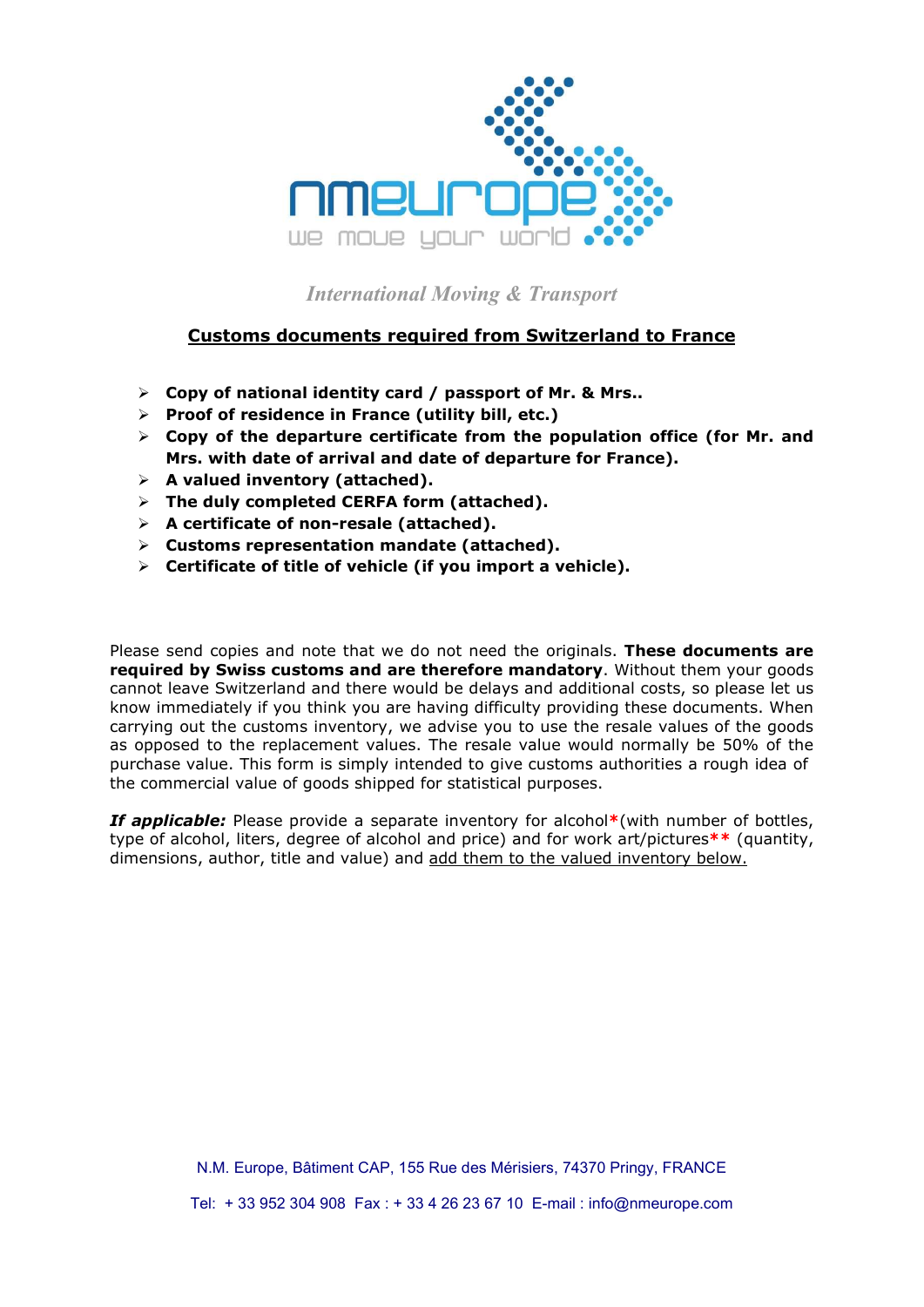## Inventaire pour la Douane

Inventory for Customs

Nom / Name :

Destination :

Type d'expédition :  $\Box$  Aérien  $\Box$  Mer  $\Box$  Route Shipment type :  $\Box$  Air  $\Box$  Sea  $\Box$  Road

| Aerie |
|-------|
| Air   |

Les valeurs doivent être en EUROS ou CHF Values must be in EUROS or CHF

| Quantité | <b>Descriptif</b>                                | <b>Valeur</b> |
|----------|--------------------------------------------------|---------------|
| Quantity | Description                                      | Value         |
|          | Canapé / Sofa                                    |               |
|          | Fauteuil / Armchair                              |               |
|          | Table basse / Coffee table                       |               |
|          | Meuble de salon / Living room furniture          |               |
|          | Vaisselle / Kitchen ware                         |               |
|          | Verres / Glass ware                              |               |
|          | Porcelaine / China ware                          |               |
|          | Meuble de cuisine / Kitchen furniture            |               |
|          | <b>Buffet / Sideboard</b>                        |               |
|          | Table / Table                                    |               |
|          | Chaise / Chair                                   |               |
|          | Meuble de salle a manger / Dining room furniture |               |
|          | Lit à deux personnes / Double bed                |               |
|          | Lit / Single bed                                 |               |
|          | Table de nuit / Bedside table                    |               |
|          | Berceau / Crib                                   |               |
|          | Table à langer / Baby changing table             |               |
|          | Parc d'enfants / Play pen                        |               |
|          | <b>Commode / Dresser</b>                         |               |
|          | <b>Armoire / Wardrobe</b>                        |               |
|          | Meuble de chambre / Bedroom furniture            |               |
|          | Tapis / Rug                                      |               |
|          | Tableau / Picture**                              |               |
|          | Lampe / Lamp                                     |               |
|          | Téléviseur / Television                          |               |
|          | Etagère / Shelf unit                             |               |
|          | Chaise / Chair                                   |               |
|          | <b>Bureau / Desk</b>                             |               |

N.M. Europe, Bâtiment CAP, 155 Rue des Mérisiers, 74370 Pringy, FRANCE Tel: + 33 952 304 908 Fax : + 33 4 26 23 67 10 E-mail : info@nmeurope.com